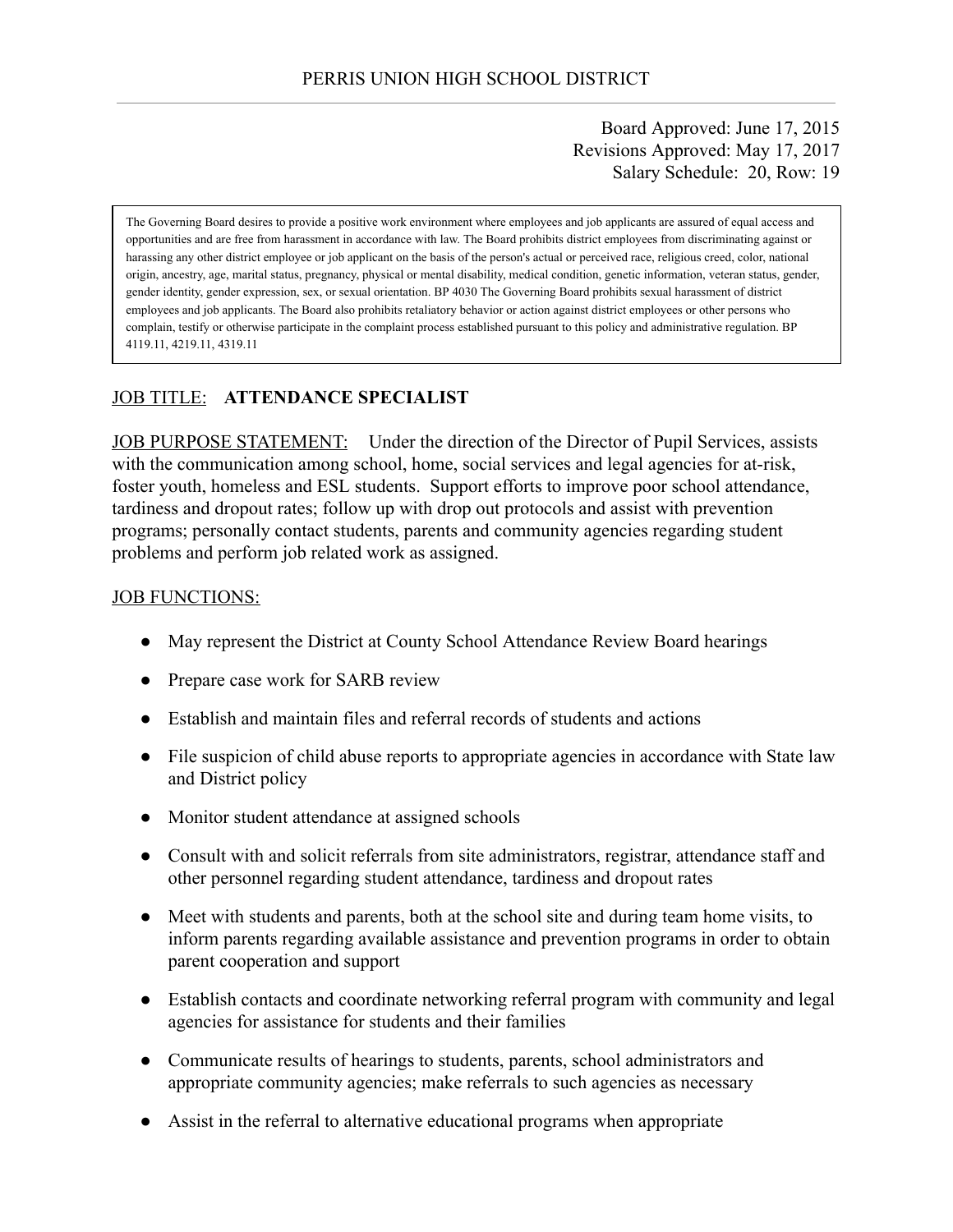# JOB TITLE: **ATTENDANCE SPECIALIST** Page 2

#### JOB FUNCTIONS continued:

- Communicate with personnel, administrators and various outside organizations to exchange information, coordinate activities and resolve issues or concerns
- Assist with formal and informal training dropout preventions programs, foster youth laws, homeless identifications indicators and other areas as needed
- Research, compile, verify and prepare a variety of data, information, correspondence and reports
- Support and train site personnel with documentation and processes for School Attendance Review Team (SART), School Attendance Review Board (SARB), DA mediation and truancy court
- Maintain records (i.e. individual cases notes, files, contact log, database, etc.) of student served for the purpose of keeping accurate records and documenting program operations
- Establishes and maintains effective communication with students, staff, parents and the public
- Participate in District or site in-service training, as required
- Compute statistical information for various reports
- Assist in modifying programs, functions and procedures to assure compliance with local, state and federal requirements as appropriate in the area of foster youth, homeless and ESL students
- Maintain consistent, punctual and regular attendance
- Performs other job related duties as assigned or needed
- Bilingual preferred

# PHYSICAL ABILITIES:

- Physical ability to read handwritten or typed documents, and the display screen of various office equipment and machines
- Able to conduct verbal conversation in English
- Able to hear normal range verbal conversation (approximately 60 decibels)
- Able to sit (for sustained periods of time), stand, stoop, kneel, bend, lift (10 pounds), carry (10 pounds), and walk
- Able to climb slopes, stairs, steps, ramps and ladders